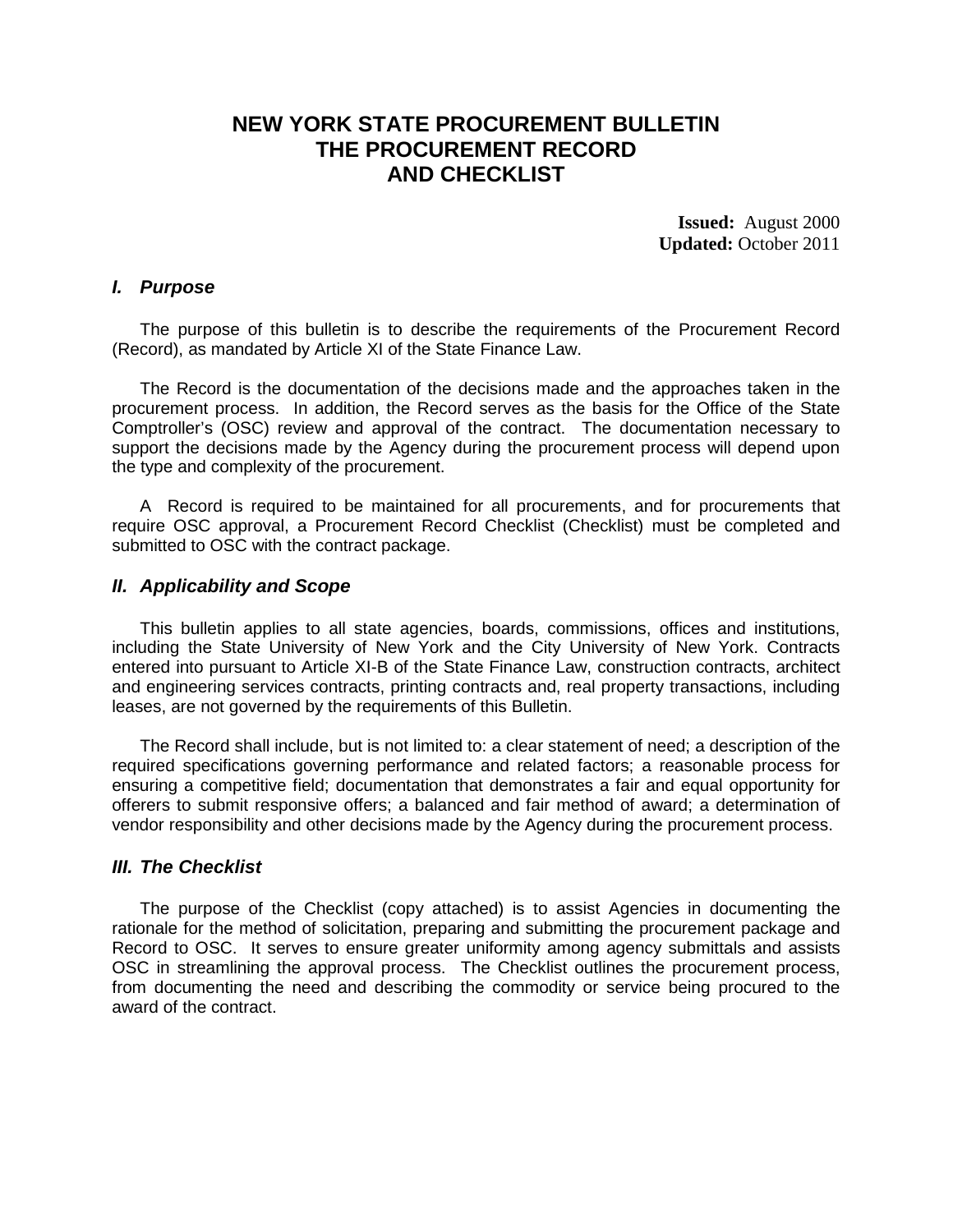## OFFICE OF THE STATE COMPTROLLER BUREAU OF CONTRACTS THE PROCUREMENT RECORD CHECKLIST

| Business Unit ID:                                                                                                                                                                                                              |                                                                                                                                                                                                                                                                                         | Business Unit Name:                                                              |  |  |  |
|--------------------------------------------------------------------------------------------------------------------------------------------------------------------------------------------------------------------------------|-----------------------------------------------------------------------------------------------------------------------------------------------------------------------------------------------------------------------------------------------------------------------------------------|----------------------------------------------------------------------------------|--|--|--|
|                                                                                                                                                                                                                                | Department ID:                                                                                                                                                                                                                                                                          | Department Name:                                                                 |  |  |  |
| Contact: Contact: Contact: Contact: Contact: Contact: Contact: Contact: Contact: Contact: Contact: Contact: Contact: Contact: Contact: Contact: Contact: Contact: Contact: Contact: Contact: Contact: Contact: Contact: Contac |                                                                                                                                                                                                                                                                                         |                                                                                  |  |  |  |
|                                                                                                                                                                                                                                |                                                                                                                                                                                                                                                                                         |                                                                                  |  |  |  |
| Contractor Name: 2008                                                                                                                                                                                                          |                                                                                                                                                                                                                                                                                         | Vendor ID No.: 2008                                                              |  |  |  |
|                                                                                                                                                                                                                                |                                                                                                                                                                                                                                                                                         | Renewal Period: Manual Manual Period:                                            |  |  |  |
|                                                                                                                                                                                                                                |                                                                                                                                                                                                                                                                                         | 1. Description of the Commodity/Service Being Procured:                          |  |  |  |
| 2.                                                                                                                                                                                                                             | Need Statement:                                                                                                                                                                                                                                                                         | ,我们也不会有什么。""我们的人,我们也不会有什么?""我们的人,我们也不会有什么?""我们的人,我们也不会有什么?""我们的人,我们也不会有什么?""我们的人 |  |  |  |
| 3.<br>4.                                                                                                                                                                                                                       | This item (product/service) is an approved Preferred Source Offering<br>Procurement Method:<br>IFB - Lowest Bid Meeting Specifications<br>RFP - Evaluation of Technical and Cost<br>(Best-Value Specified)<br>Single Source<br>Sole Source<br>Preferred Source (If selected skip to #9) | $ $   Yes     No<br>Emergency<br>Mini Bid<br>Discretionary<br>Piggyback          |  |  |  |
| 5.                                                                                                                                                                                                                             | Summary of Competitive Procurement:<br>Number of Bids Solicited:<br>a.<br>Number of Bids Received:<br>b.<br>Number of Rejections:<br>c.<br>Number of Protests/Disputes*:<br>d.<br>*Protest/Dispute Related Documents Must be Included in the Record Submitted to OSC.                   |                                                                                  |  |  |  |
| 6.                                                                                                                                                                                                                             | Debriefings Requested?<br>$\Box$ Yes $\Box$ No<br>If yes, number of debriefings requested and status/dates of debriefings held:                                                                                                                                                         |                                                                                  |  |  |  |
| 7.                                                                                                                                                                                                                             | Procurement Opportunities Newsletter (New York State Contract Reporter, also known as NYSCR)                                                                                                                                                                                            |                                                                                  |  |  |  |

| <b>Advertisement Notice/Agency Certification Attached</b> |                                                                     |
|-----------------------------------------------------------|---------------------------------------------------------------------|
| Copy of OSC Exemption Attached                            | (include Contract Reporter Exemption Request number)                |
| Exempted Per Statute                                      | (if the exemption is not provided under Article 4-C of the Economic |
| Development Law please provide citation)                  |                                                                     |